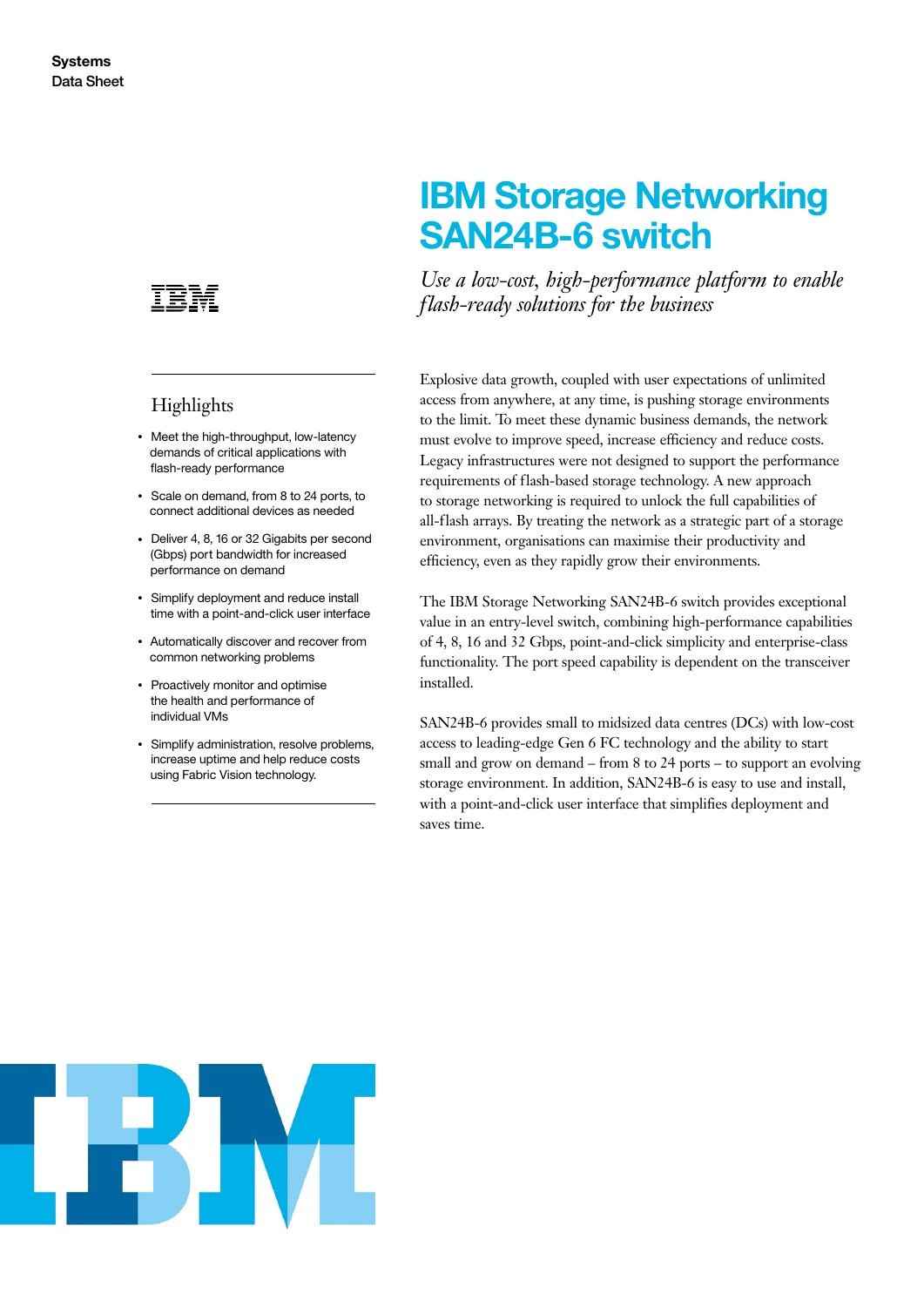#### **Gen 6 Fibre Channel**

 $IBM<sup>®</sup>$  b-type Gen 6 Fibre Channel (FC) is the purpose-built network infrastructure for mission-critical storage, delivering breakthrough performance to accelerate data retrieval, adapt to evolving requirements and drive always-on data access. The SAN24B-6 switch with Gen 6 FC storage technology is designed to simplify setup. management and monitoring while delivering performance required by flash storage and growing with your business at a low cost of entry.

#### Gain maximum flexibility

The SAN24B-6 switch is configurable with Ports on Demand (PoD) for 8, 16 or 24 ports and supports 4, 8, 16 or 32 Gbps port speeds with the proper transceivers installed, all in an efficient 1U package, with an integrated power supply and four built-in fans. The power supply offers real-time, active power monitoring. SAN24B-6 helps to lower costs, too, with low energy consumption (at 0.10 watts per Gbps and 3.2 watts per port).

# Leading- edge technology that is flexible, simple and easy to use

SAN24B-6 delivers leading-edge Gen 6 FC technology in a flexible and easy-to-use solution that cost-effectively scales from 8 to 24 ports with PoD. In addition, the switch is easy to deploy with the EZSwitchSetup wizard, featuring a simple user interface that dramatically reduces deployment and configuration times with as few as three steps.

## Flash-ready performance for evolving storage requirements

IBM b-type Gen 6 FC products deliver advanced 32-Gbps performance to unleash the full potential of new storage technologies for the new high-performance application workloads. Using this switch, organisations can build a flash-ready infrastructure that adapts to their expanding business requirements.



*Figure 1*. The IBM Storage Networking SAN24B-6 switch.

To realise the full benefits of flash, organisations will need to transition their high-performance, latency-sensitive workloads to flash-based storage with NVMe. SAN24B-6 is NVMe-ready, allowing organisations to seamlessly integrate IBM b-type Gen 6 FC networks with next-generation NVMe technologies, without a disruptive rip and replace. The simplicity and efficiency of NVMe over FC enables significant performance gains for flash storage to deliver the performance, application response time and scalability needed for next-generation DCs.

#### **Fabric Vision technology**

Fabric Vision technology with virtual machine (VM) Insight is an optional feature that provides unprecedented insight and visibility across the storage network to simplify monitoring, increase operational stability and dramatically reduce maintenance and diagnostic costs. For more details about Fabric Vision capabilities, review the information in the [Fabric Vision data sheet](https://www.ibm.com/common/ssi/cgi-bin/ssialias?htmlfid=TSD03227USEN& )<sup>1</sup> and [IBM Redbooks product guide](http://www.redbooks.ibm.com/abstracts/redp5400.html?Open).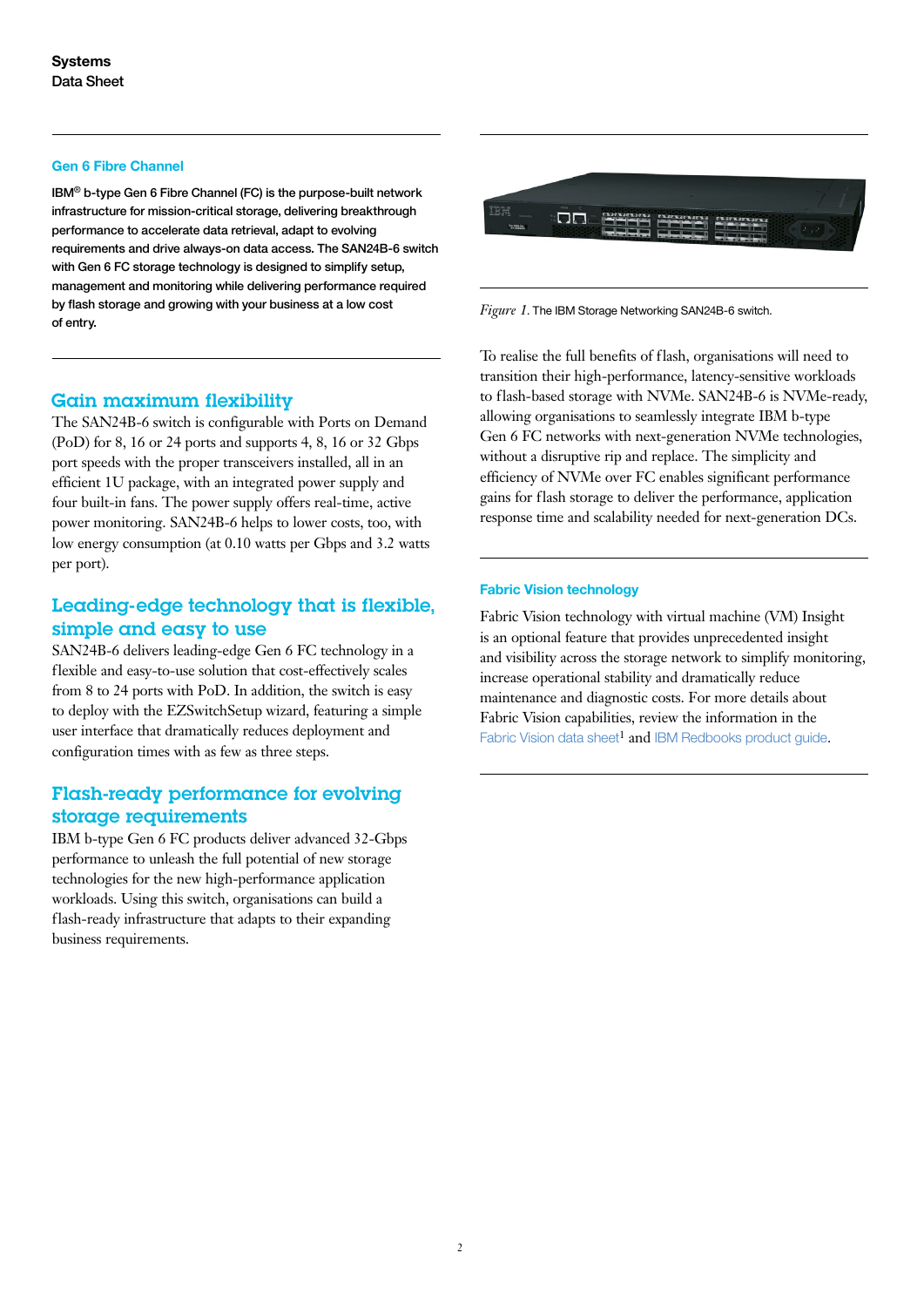# Rely on the network that delivers always- on business operations

IBM b-type Gen 5 and Gen 6 technologies leverage a rich heritage of FC innovation to deliver leading-edge reliability for the world's most demanding DCs. IBM b-type Fabric Vision technology provides a breakthrough hardware and software solution that helps organisations simplify monitoring, maximise network availability and gain insight into issues to speed resolution and meet critical service level agreements (SLAs). VM Insight is the newest feature in Fabric Vision technology, enabling proactive visibility into the health and performance of individual VMs with integrated sensors. Using this capability, administrators can quickly identify abnormal VM behaviours to facilitate troubleshooting and fault isolation, helping to ensure maximum performance and operational stability.

Forward error correction (FEC) capabilities further increase resiliency by automatically detecting and recovering network transmission errors. To ensure predictable performance prior to deployment, organisations can validate infrastructure with ClearLink Diagnostics and Flow Generator features.

# Simplified management and robust network analytics

Fabric Vision technology provides unprecedented insight and visibility across the storage network, with powerful integrated monitoring, management and diagnostic capabilities. These innovative features enable administrators to avoid problems before they impact operations, helping organisations meet SLAs. Fabric Vision technology includes VM Insight, Monitoring and Alerting Policy Suite (MAPS), Fabric Performance Impact (FPI) Monitoring, dashboards, Configuration and Operational Monitoring Policy Automation Services Suite (COMPASS), ClearLink Diagnostics, Flow Vision, FEC and Credit Loss Recovery.

For additional information about the aforementioned capabilities, please review the Fabric Vision technology [IBM Redbooks product guide](http://www.redbooks.ibm.com/abstracts/redp5400.html?Open). 2

## IBM Network Advisor

IBM Network Advisor is an optional software management tool that provides an enhanced user interface and additional capabilities to simplify b-type FC management, helping organisations proactively diagnose and resolve issues to maximise uptime, increase operational efficiency and reduce costs. The wizard-driven interface dramatically reduces deployment and configuration times by allowing fabrics, switches and ports to be managed as groups. Customisable dashboards graphically display performance and health indicators out of the box, including all data captured using Fabric Vision technology. For further information, please refer to the [IBM Network Advisor datasheet](https://www.ibm.com/common/ssi/cgi-bin/ssialias?htmlfid=TSD03141USEN)<sup>3</sup> and IBM Redbooks [product guide](http://www.redbooks.ibm.com/abstracts/tips1124.html?Open). 4

### Access Gateway mode

SAN24B-6 can be deployed as a full-fabric switch or as an Access Gateway, which simplifies fabric topologies and heterogeneous fabric connectivity (the default mode setting is a switch). Access Gateway mode utilises N\_Port ID virtualisation (NPIV) switch standards to present physical and virtual servers directly to the core of storage area network (SAN) fabrics. This makes a switch in Access Gateway mode transparent to the SAN fabric, greatly reducing management of the overall storage network. SAN24B-6 in Access Gateway mode can connect servers to SAN fabrics that are NPIV-enabled.

# Maximising investments

To help optimise technology investments, IBM and its partners offer complete solutions that include professional services, technical support and education.